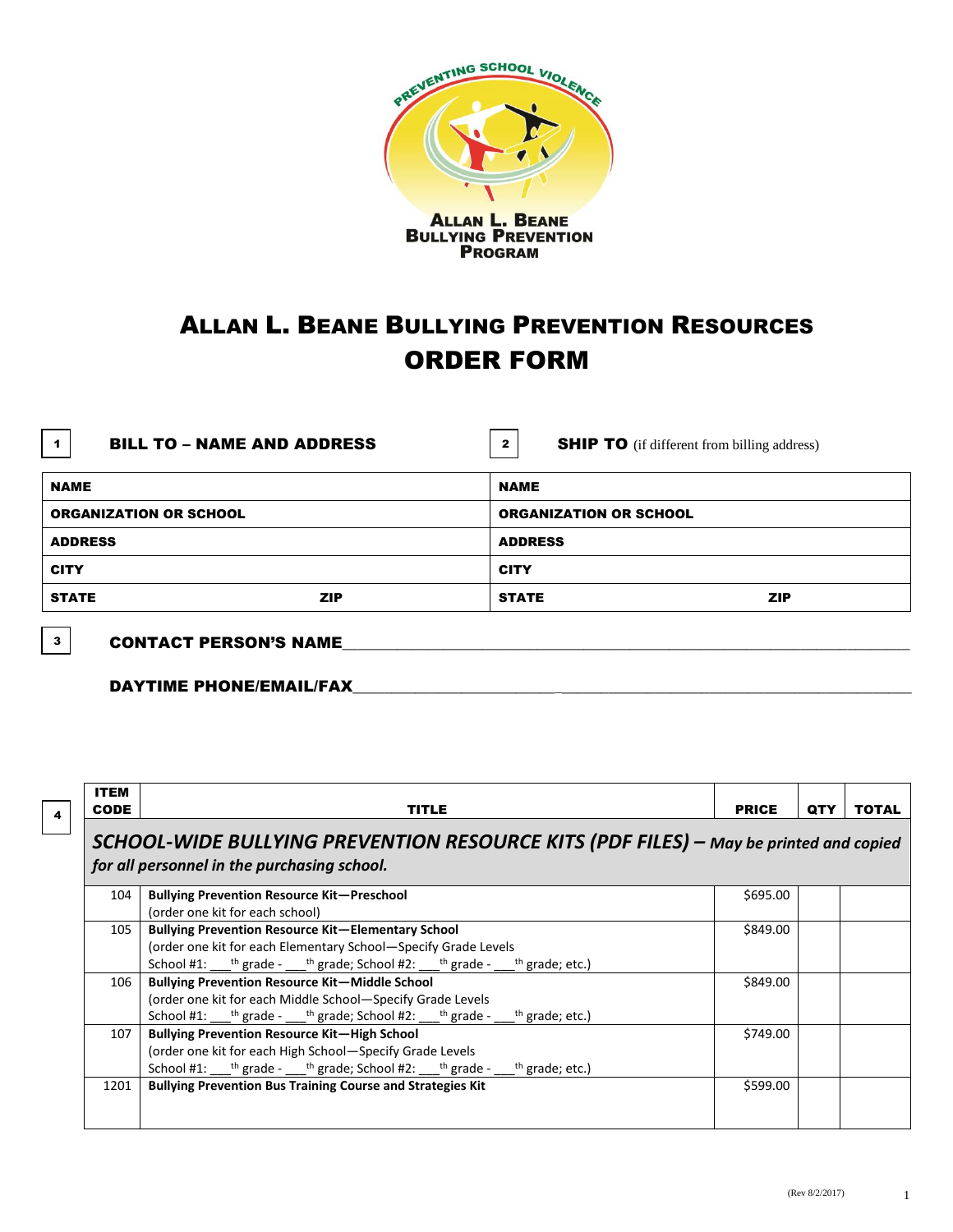|--|

| <b>ITEM</b>                                                                              |                                                                              |              |  |  |  |  |
|------------------------------------------------------------------------------------------|------------------------------------------------------------------------------|--------------|--|--|--|--|
| <b>CODE</b>                                                                              | <b>TITLE</b>                                                                 | <b>PRICE</b> |  |  |  |  |
| LESSON PLANS -- PDF FILES -- May make copies for all personnel in the purchasing school. |                                                                              |              |  |  |  |  |
| 301                                                                                      | School Rates: \$300 per school-- Specify grade levels needed in each school  | \$300.00     |  |  |  |  |
|                                                                                          | School #1: $th$ grade - $th$ grade; School #2: $th$ grade - $th$ grade; etc. |              |  |  |  |  |

## *DVDs (Training and Assembly Programs)*

| 401                                                               | The Definition and Nature of Bullying -- Presenter: Allan L. Beane, Ph.D. (2 hours)                                                                                                                                                                                                                                                                                                                                                                                                                                                                                      | \$299.99 |  |  |
|-------------------------------------------------------------------|--------------------------------------------------------------------------------------------------------------------------------------------------------------------------------------------------------------------------------------------------------------------------------------------------------------------------------------------------------------------------------------------------------------------------------------------------------------------------------------------------------------------------------------------------------------------------|----------|--|--|
| 402                                                               | Why Bullying Must Be Prevented and Stopped -- Presenter: Allan L. Beane, Ph.D. (1 hr. 15 min.)                                                                                                                                                                                                                                                                                                                                                                                                                                                                           | \$299.99 |  |  |
| 403                                                               | <b>Bullying: A Sampling of Strategies</b> -- Presenter: Allan L. Beane, Ph.D. (1 hour)                                                                                                                                                                                                                                                                                                                                                                                                                                                                                   | \$299.99 |  |  |
| 404                                                               | Protect Your Child from Bullying (Presentation for Parents) -- Presenter: Allan L. Beane, Ph.D. (2)<br>hours)                                                                                                                                                                                                                                                                                                                                                                                                                                                            | \$299.99 |  |  |
| 405                                                               | <b>On-the-Spot Responding to Bullying – Presenter: Alllan L. Beane, Ph.D. (2 hours)</b>                                                                                                                                                                                                                                                                                                                                                                                                                                                                                  | \$299.99 |  |  |
| 406                                                               | Why Bullied Students Self-Harm, Retaliate, and/or Commit Suicide - Presenter: Allan L. Beane,<br>Ph.D. (2 hours)                                                                                                                                                                                                                                                                                                                                                                                                                                                         | \$299.99 |  |  |
| 407                                                               | What Schools Must Do to Prevent and Stop Bullying (DVD) – Presenter: Allan L. Beane, Ph.D. (2)<br>hours)                                                                                                                                                                                                                                                                                                                                                                                                                                                                 | \$299.99 |  |  |
| 408                                                               | Help Prevent and Stop Bullying - For Grades K-5 (Assembly Program) - Presenter: Allan L. Beane,<br>Ph.D. (45 minutes)                                                                                                                                                                                                                                                                                                                                                                                                                                                    | \$299.99 |  |  |
| 409                                                               | Help Prevent and Stop Bullying - For Grades 6-12 (Assembly Program) - Presenter: Allan L.<br>Beane, Ph.D. (1 Hour)                                                                                                                                                                                                                                                                                                                                                                                                                                                       | \$299.99 |  |  |
| <b>BULLYING PREVENTION BUS TRAINING COURSE AND STRATEGIES KIT</b> |                                                                                                                                                                                                                                                                                                                                                                                                                                                                                                                                                                          |          |  |  |
| 1201                                                              | Training Package for Bus Drivers-Presenter: Allan L. Beane, Ph.D.<br>(3 DVDs for Bus Drivers and a Manual and a CD for the Director of Transportation)<br>DVD #1-Part 1: The Definition and Nature of Bullying--(2 hours)<br>DVD #2-Part 2: Why Bullying Must Be Prevented and Stopped- (1 hour 15 minutes)<br>DVD #3-Part 3: A Sampling of Bullying Prevention Strategies- (2 hours)<br><b>CD: Forms and Documents (Microsoft Word Files)</b><br>Manual for Director of Transportation (Microsoft Word File): Strategies for Preventing and<br><b>Stopping Bullying</b> | \$599.99 |  |  |

QTY TOTAL